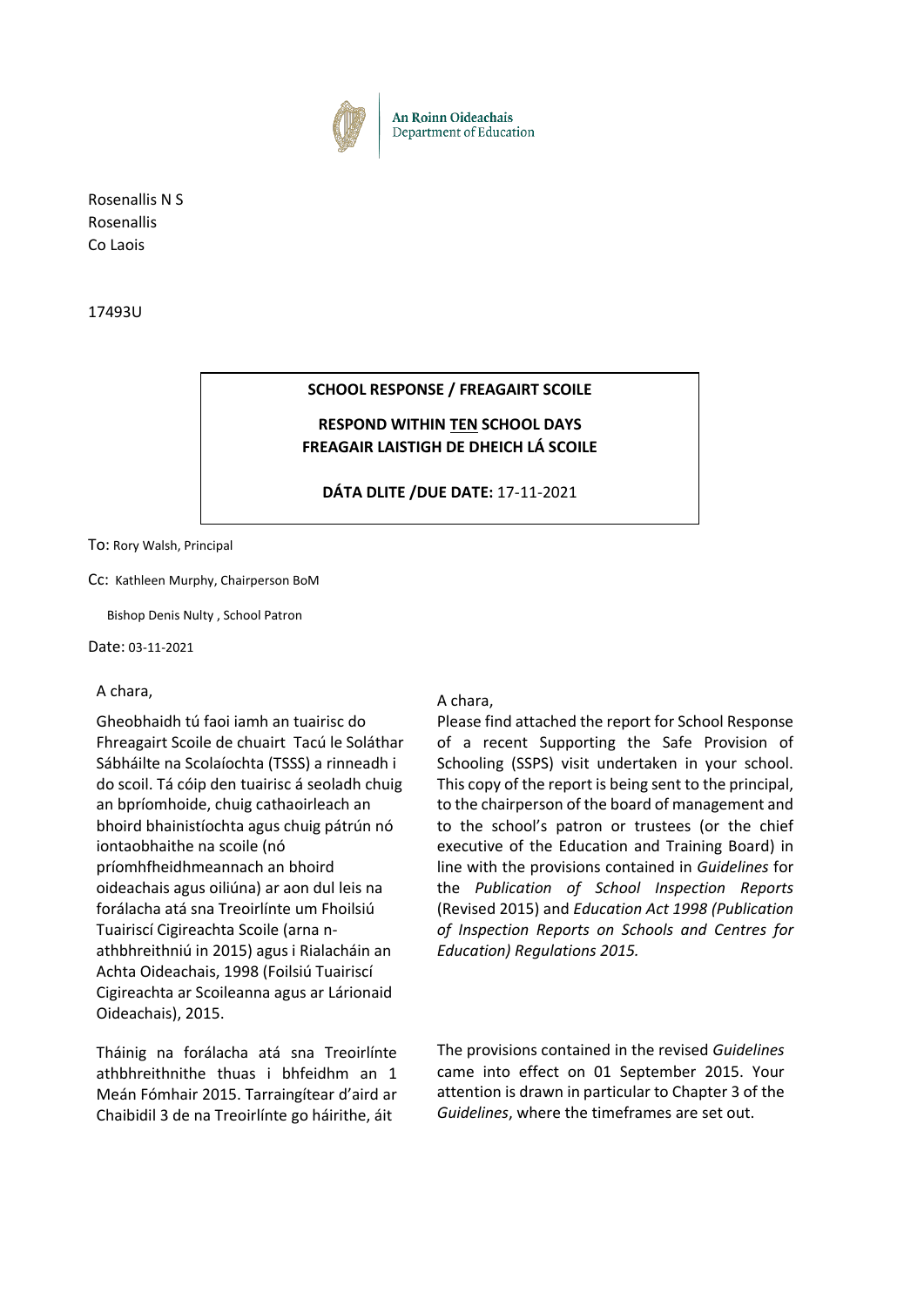

Department of Education

a bhfuil amchlár leagtha amach d'éisiúnt na tuairisce. Ceadaítear deich lá scoile le haghaidh an Fhoirm Freagartha Scoile a chur ar ais (faoi iamh).

**Dáileadh na tuairisce**

Foráiltear le Rannán 3 de na *Treoirlínte* go gcuirfidh cathaoirleach an bhoird bhainistíochta nó duine atá údaraithe aige/aici cóip den tuairisc ar fáil do gach múinteoir a mbaineann an chuairt leo agus do na baill den bhord bainistíochta (féach Rannán 3.3 de na *Treoirlínte*). Ba cheart é sin a dhéanamh láithreach.

#### **Freagairt scoile**

Déanann Cuid 3.4 de na *Treoirlínte* cur síos ar an tslí inar féidir leis an mBord Bainistíochta freagairt don tuairisc. Ba cheart freagairt na scoile a chur isteach ar *Fhoirm Freagartha Scoile na Tuairisce Cigireachta* trí ríomhphost chuig an seoladh thíos **laistigh de DHEICH lá scoile ó dháta na litreach seo.**

Tá cóip leictreonach ar fáil sa chuid Foirmeacha Scoile den leathanach Tuarascálacha Cigireachta atá ar fáil faoin Oideachas ar https://www.gov.ie/en/form/b03c53 inspection-report-forms/.

Agus é ag freagairt, féadfaidh an bord ceann **amháin** de na roghanna seo a leanas a roghnú:

These allow **ten school days for the return of the School Response Form** (attached).

### **Distribution of the report**

Section 3 of the *Guidelines* provides that the chairperson of the board of management or a person authorised by him/her will provide a copy of the report to all teachers affected by the visit and to the members of the board of management, (see Section 3.3 of the *Guidelines*). This should be done immediately.

#### **School response**

Section 3.4 of the *Guidelines* outlines how the board of management can respond to the report. The school's response should be submitted on an *Inspection Report School Response Form* and returned by email only to the email address below **within TEN school days of the date of this letter.** 

An electronic copy is available in the School Forms section of the Inspectorate Reports page which is available under Education on https://www.gov.ie/en/form/b03c53-inspectionreport-forms/

When responding, the board may choose **one** of the following options: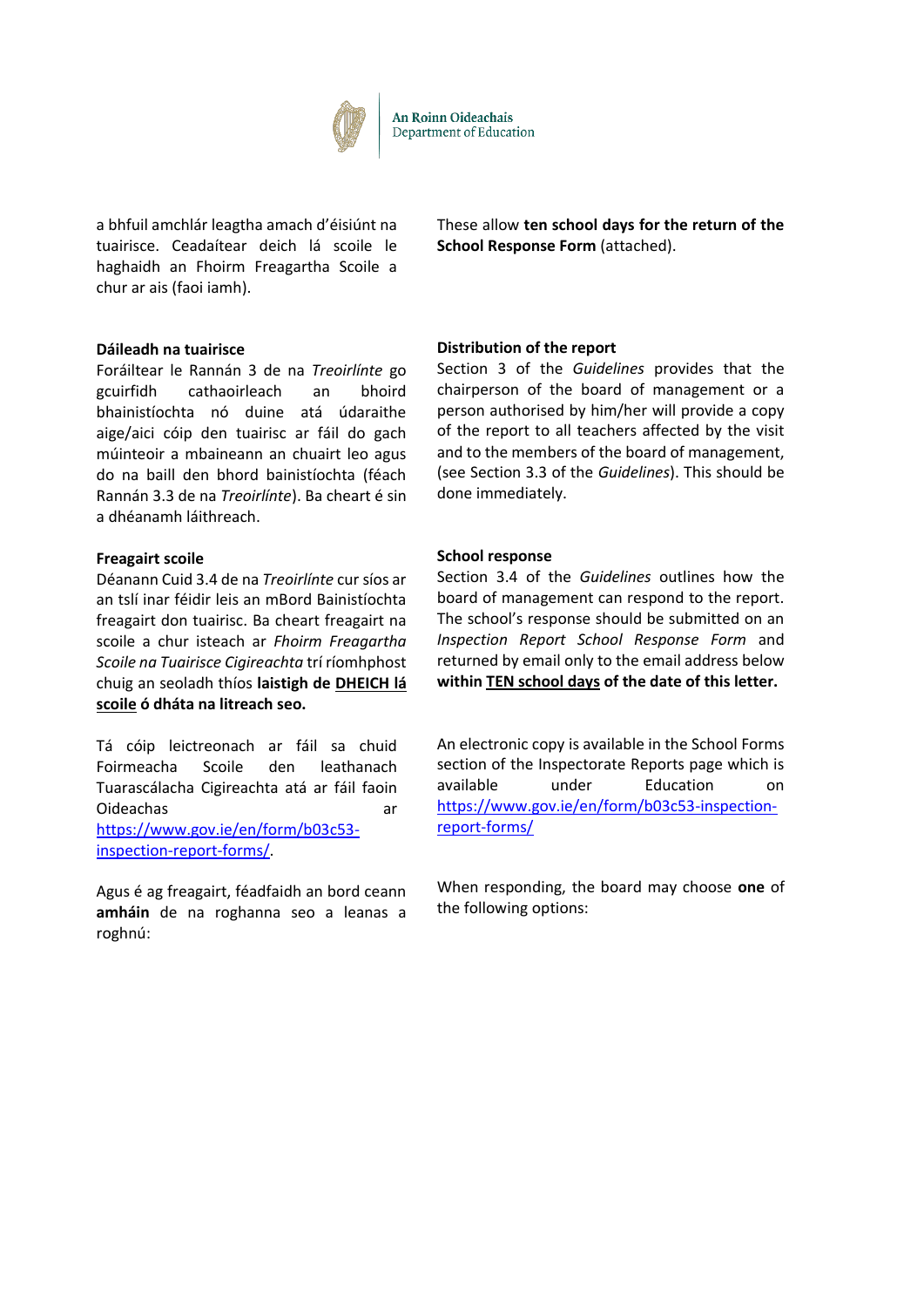

- **ROGHA A:** Féadfaidh an bord glacadh leis an tuairisc gan barúil a thabhairt. Sa chás seo, ba chóir do chathaoirleach an bhoird Rogha A den Fhoirm don Fhreagairt ar Thuairisc na Cigireachta a roghnú, an fhoirm a shíniú agus a chur ar ais ar ríomhphost chuig an seoladh thíos.
- **ROGHA B:** Féadfar gur mian leis an mBord freagairt go foirmiúil don tuairisc. Sa chás seo ba chóir don Chathaoirleach Rogha B ar an bhFoirm do Fhreagairt na Scoile ar Thuairisc na Cigireachta a roghnú agus Freagairt na Scoile a chur sna boscaí atá ar fáil. Ba chóir don Chathaoirleach an fhoirm a shíniú ansin agus í a chur ar ais ar ríomhphost chuig an seoladh thíos.

Tá treoir maidir le freagairt scoile a scríobh i Rannán 3.5 de na *Treoirlínte.* Is éard atá sa fhreagairt scoile ná deis don scoil barúil a thabhairt ar **ábhar** na tuairisce agus béim a leagan ar na **bearta leantacha** a bhfuil ar intinn aici iad a dhéanamh (nó atá déanta aici cheana féin) tar éis na cigireachta. Tabhair faoi deara nár cheart barúlacha ar an **bpróiseas** ná **tagairt don Chigire** a chur san áireamh sa fhreagairt scoile. NÍ cóir focail bhuíochais d'fhoirne scoile, don fhoireann chigireachta ná do dhaoine eile a bheith san áireamh. Níor cheart níos mó ná **500 focal** san iomlán a bheith sa fhreagairt scoile.

- **OPTION A:** The board may accept the report without comment. In this case, the chairperson of the board should choose Option A on the *Inspection Report School Response Form*, sign the form and return it by email to the email address below.
- **OPTION B:** The board may wish to respond formally to the report. In this case, the chairperson should choose Option B on the *Inspection Report School Response Form and include the School Response in the boxes provided. The chairperson should then sign the*  form and return it by email only to the email address below.

Guidance on writing a school response is contained in Section 3.5 of the *Guidelines*. The school response is an opportunity for the school to comment on the **contents** of the report and to highlight the **follow-up actions** which it proposes to take (or has already taken) following the visit. Please note that comments on the **process** or **reference to the Inspector** should not be included in the school response. Expressions of thanks to school staffs, the inspector or others should not be included. The total length of the school response should not exceed **500 words**.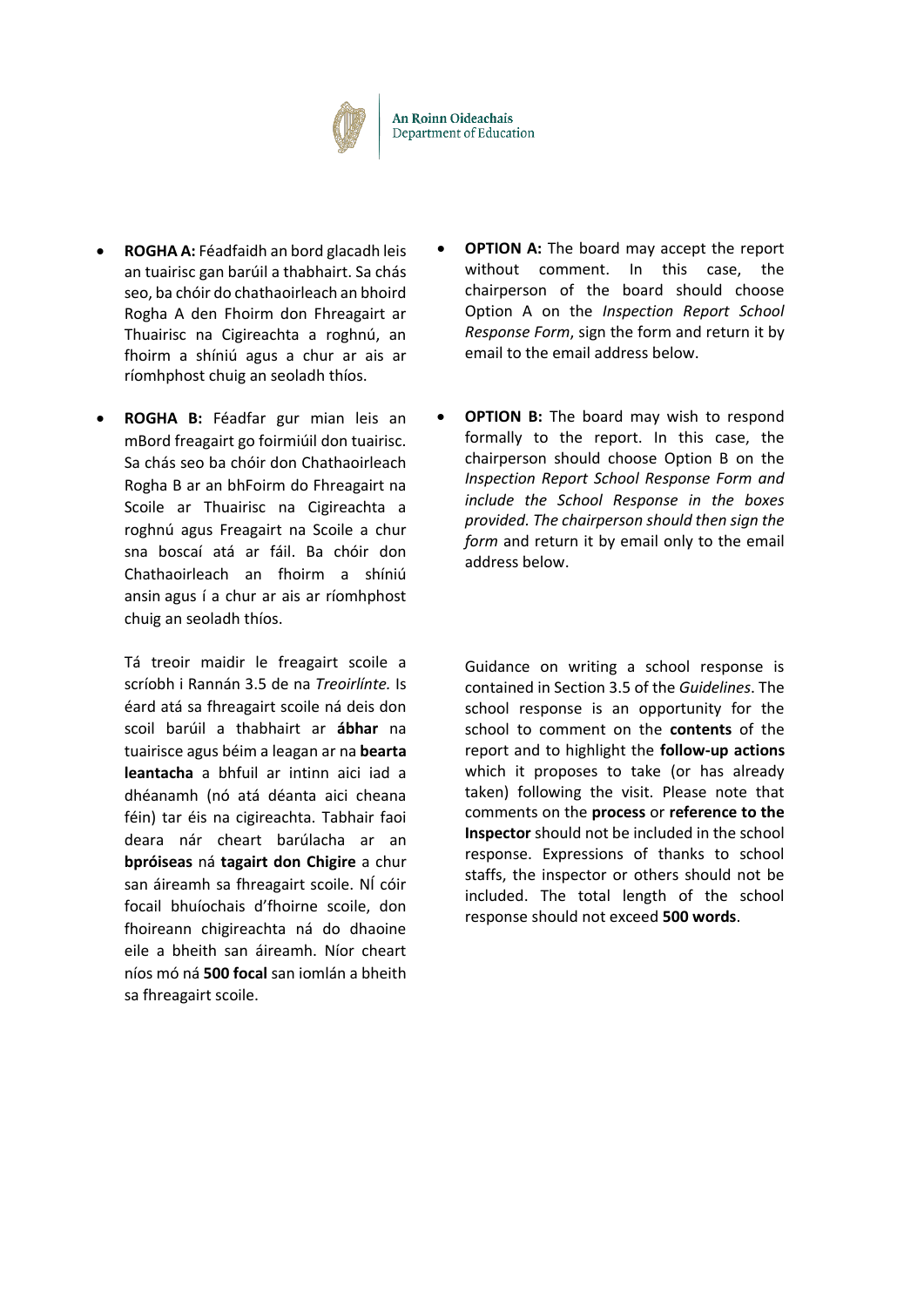

An Roinn Oideachais Department of Education

**I gcás Rogha A nó Rogha B, ba cheart**  *Foirm Freagartha Scoile na Tuairisce Cigireachta* **a bheith curtha ar ais ag cathaoirleach an bhoird trí ríomhphost chuig an seoladh thíos laistigh de DHEICH (10) lá scoile ó dháta eisiúna na litreach seo.** I gcás scoileanna atá ag feidhmiú faoi choimirce Bord Oideachais agus Oiliúna, ní mór an Fhoirm Freagartha Scoile a bheith comhlánaithe i gcomhairle le príomhfheidhmeannach an Bhoird Oideachais agus Oiliúna.

 **ROGHA C:** D'fhéadfadh an bord bheith míshásta leis an tuairisc agus/nó leis an gcuairt agus féadfaidh sé athbhreithniú ar an gcigireacht a iarraidh faoin *Nós Imeachta um Athbhreithniú Cigireachtaí ar Scoileanna agus ar Mhúinteoirí faoi Alt 13(9) den Acht Oideachais, 1998 (arna leasú in 2015).* Sa chás sin, ba cheart don chathaoirleach athbhreithniú a iarraidh ach scríobh chuig an bPríomh-Chigire, An Roinn Oideachais, Sráid Maoilbhríde, Baile Átha Cliath 1. **Ní mór an t-iarratas ar athbhreithniú a bheith faighte ag an bPríomh-Chigire laistigh de dheich lá scoile ó dháta eisiúna na litreach seo.** Tá cóip den *Nós Imeachta um Athbhreithniú* ar fáil ar shuíomh Gréasáin na Roinne.

#### **Gan freagairt**

Más rud é nach bhfaightear comhfhreagras ar bith i dtaca le Freagairt Scoile agus nach bhfaightear iarratas ar athbhreithniú faoin *Nós Imeachta um Athbhreithniú Cigireachtaí ar Scoileanna agus ar Mhúinteoirí* laistigh de dheich lá scoile ó dháta eisiúna na litreach seo, glacfar leis nach mian leis an mbord bainistíochta freagairt a dhéanamh agus ullmhófar an tuairisc lena héisiúnt ansin. **Tabhair faoi deara le do thoil go bhfoilseófar an tuarascáil seo ar suíomh greasáin na Roinne Oideachais.**

**In the case of Option A or Option B the**  *Inspection Report School Response Form*  **should be returned by the chairperson of the board by email only to the email address below within TEN (10) school days of the date of issue of this letter.** In schools operating under the auspices of an Education and Training Board (ETB) the School Response Form must be completed in consultation with the chief executive of the ETB.

 **OPTION C:** The board may be dissatisfied with the report and/or the visit and may seek a review of under *Procedure for Review of Inspections on Schools and Teachers under Section 13 (9) of the Education Act 1998*  (revised 2015). In this case, the chairperson should request a review by writing to the Chief Inspector, Department of Education, Marlborough Street, Dublin 1. **The request for a review must be received by the Chief Inspector within ten school days of the date of issue of this letter.** A copy of the *Procedure for Review* is available on the website of the Department.

#### **No reply**

If no correspondence is received in respect of a School Response and if a request for a review under the *Procedure for Review of Inspections on Schools and Teachers* has not been received within ten school days of the date of issue of this letter, it will be assumed that the board of management does not wish to make a response and the report will then be prepared for final issue. **Please note that this report will be published on the website of the Department of Education.**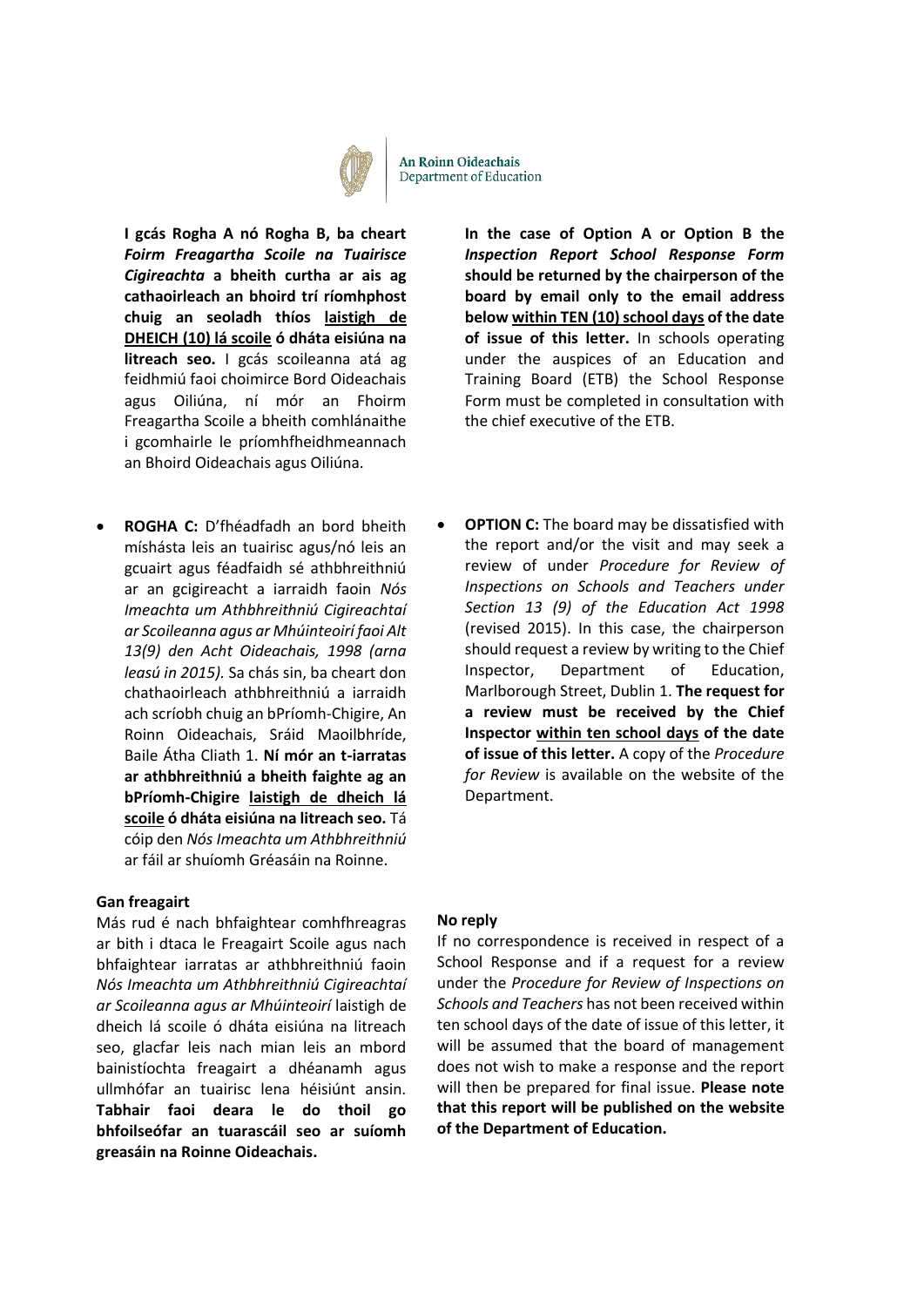

An Roinn Oideachais Department of Education

**Ba cheart foirmeacha a sheoladh trí ríomhphost chuig:**  reports\_inspectorate@education.gov.ie

**Forms should be emailed to:**  reports\_inspectorate@education.gov.ie

Ba cheart Foirm Freagartha Scoile na Tuairisce Cigireachta, agus í comhlánaithe, a chur ar ais faoin 17-11-2021

Is mise le meas, Craig Kelly

Pp: Brian MacGiollaPhadraig Príomh-Chigire Cúnta

The completed *Inspection Report School Response Form* should be returned by 17-11-2021

Is mise, le meas, Craig Kelly

Pp: Brian MacGiollaPhadraig Assistant Chief Inspector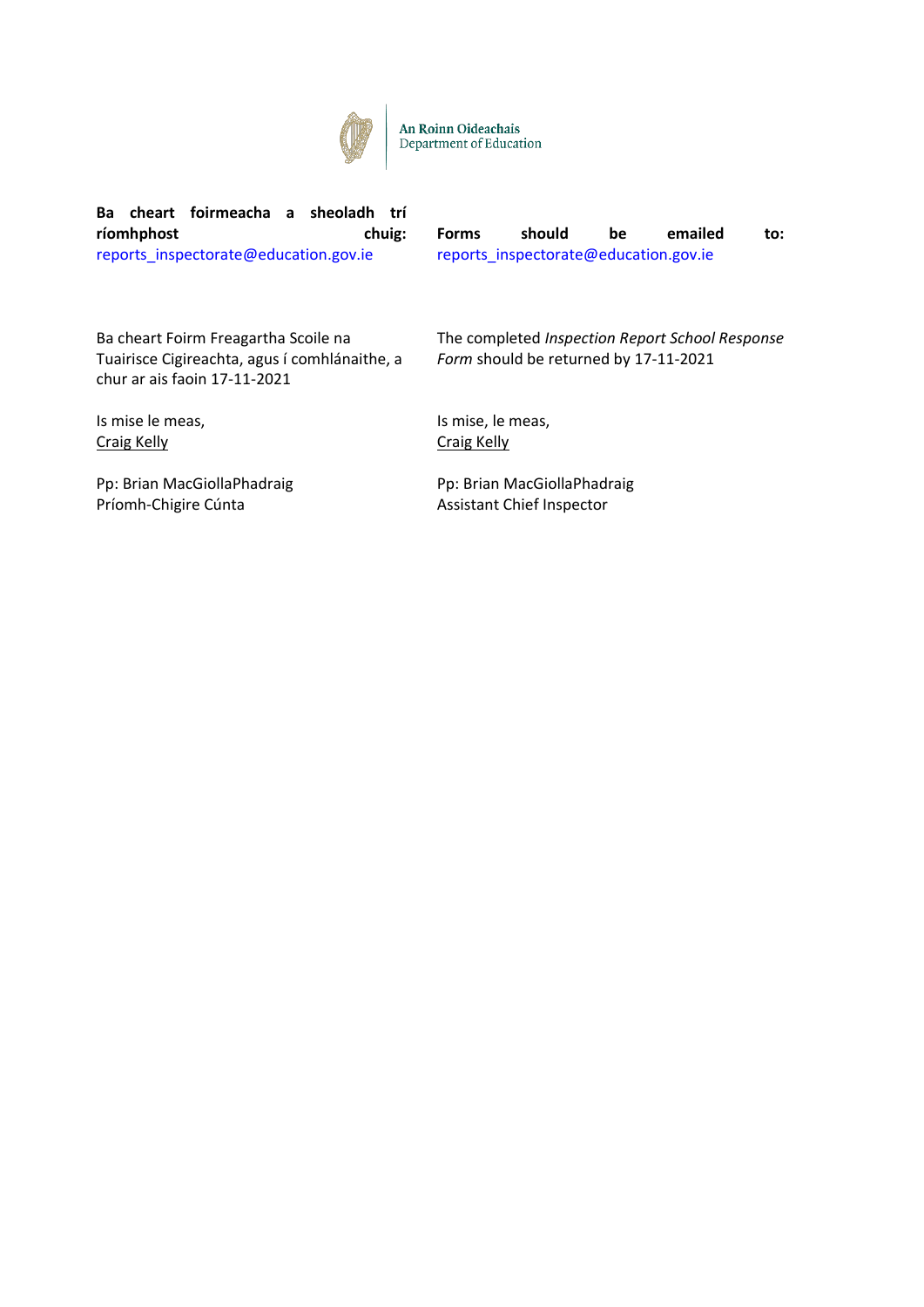# Inspection Report School Response Form

| <b>School details</b>     | Rosenallis N S                                                     |
|---------------------------|--------------------------------------------------------------------|
|                           | Rosenallis                                                         |
|                           | Co Laois                                                           |
|                           |                                                                    |
|                           | 17493U                                                             |
| <b>Inspection details</b> | Supporting the Safe Provision of Schooling conducted on 05-10-2021 |
| Date of issue of          | 03-11-2021                                                         |
| inspection report         |                                                                    |
| For office use            | Inspection Number: 27341                                           |

# *Please choose option A, or B, or C*

| OPTION A | <sup>1</sup> The board accepts the report as the final inspection report available |  |
|----------|------------------------------------------------------------------------------------|--|
|          | for final issue and does not wish to respond formally to the report                |  |

| <b>OPTION B</b> | The board accepts the report as the final inspection report available |  |
|-----------------|-----------------------------------------------------------------------|--|
|                 | for final issue and wishes to respond formally to the report. The     |  |
|                 | Board agrees that the response submitted will be included as an       |  |
|                 | appendix to the final report. The board's response is submitted       |  |
|                 | below.                                                                |  |

| <b>OPTION C</b> | The board does not accept the report as the final inspection report<br>and is making a request for a review of the inspection under the<br>Procedure for Review of Inspections on Schools and Teachers under<br>Section 13(9) of the Education Act, 1998. The board will submit/has |  |
|-----------------|-------------------------------------------------------------------------------------------------------------------------------------------------------------------------------------------------------------------------------------------------------------------------------------|--|
|                 | submitted a written request for a review to the Office of the Chief<br>Inspector.                                                                                                                                                                                                   |  |

# **School response: Part A**

*Please comment on the content of the inspection report (approximately 100-150 words)*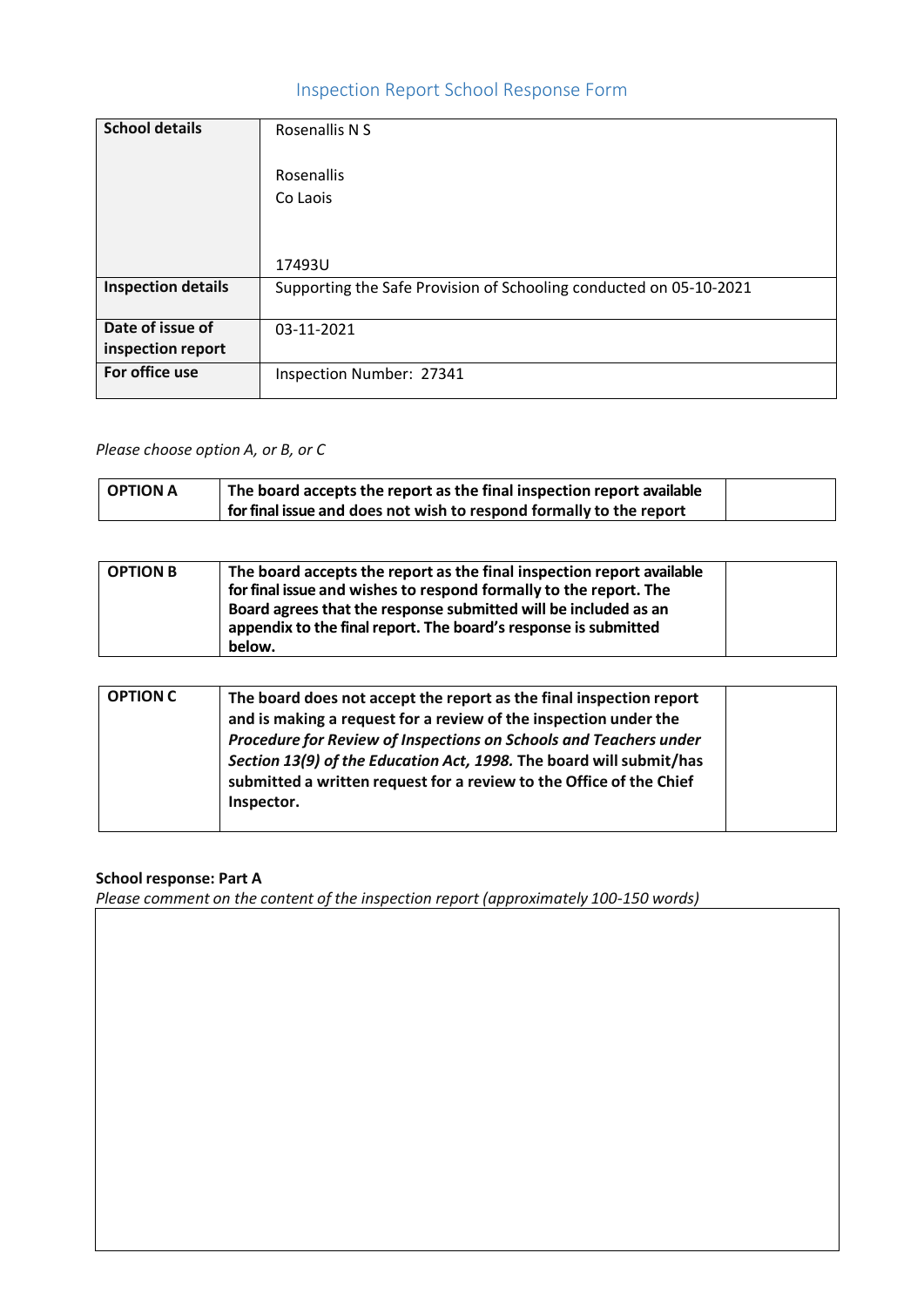### **School response: Part B**

*Please indicate the actions that the school has taken or plans to take to address each of the recommendationsin the report (approximately 350 -400 words)*

# **Signature**

| <b>Chairperson, Board</b><br>of Management | Print name: |
|--------------------------------------------|-------------|
|                                            | Signature:  |
|                                            | Date:       |

This form must be signed by the chairperson of the board of management of the school. In the case of a school operating under the auspices of an Education and Training Board, the form must be completed by the chairperson of the board of management in consultation with the Chief Executive (or nominated officer) of the Education and Training Board.

**The form must be returned to the Inspectorate Secretariat within ten schools days** of the date of issue of the final report for school response.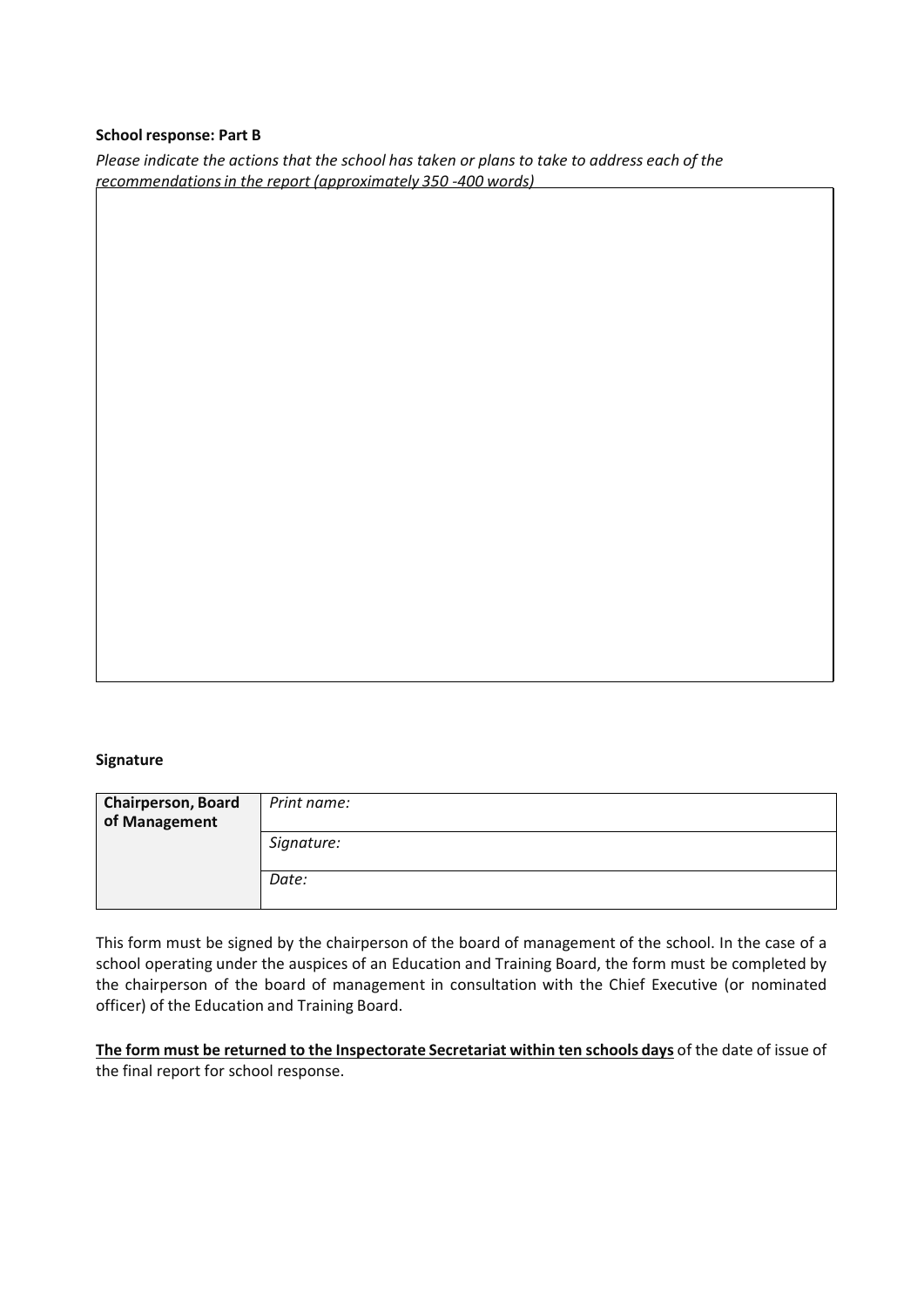# Foirm Freagartha Scoile na Tuairisce Cigireachta

# **Cigireacht scoile**

| <b>UIRII CUUIIL JUUIIL</b>      |                                                                                                                                   |
|---------------------------------|-----------------------------------------------------------------------------------------------------------------------------------|
| Ainm agus seoladh na<br>scoile: | Rosenallis N S                                                                                                                    |
|                                 | Rosenallis                                                                                                                        |
|                                 | Co Laois                                                                                                                          |
|                                 |                                                                                                                                   |
|                                 | 17493U                                                                                                                            |
| Cineál cigireachta              | Supporting the Safe Provision of Schooling Mar shampla: meastóireacht scoile uile,<br>cigireacht ábhair, cigireacht theagmhasach, |
|                                 | cigireacht leantach, etc.?                                                                                                        |
| Dáta eisiúna na                 | 03-11-2021                                                                                                                        |
| tuairisce cigireachta           |                                                                                                                                   |
| Don oifig amháin                | Uimhir cigireachta: 27341                                                                                                         |
|                                 |                                                                                                                                   |

# *Roghnaigh rogha A, B nó C*

| <b>ROGHA A</b> | Glacann an bord leis gurb í an tuairisc an tuairisc chigireachta dheiridh atá |  |
|----------------|-------------------------------------------------------------------------------|--|
|                | le foilsiú agus ní mian leis freagairt go foirmiúil don tuairisc.             |  |

| <b>ROGHAB</b> | Glacann an bord leis gurb í an tuairisc an tuairisc chigireachta dheiridh<br>atá le foilsiú agus is mian leis freagairt go foirmiúil don tuairisc.<br>Aontaíonn an Bord go gcuirfear an fhreagairt atá curtha isteach san<br>áireamh mar aguisín leis an tuairisc fhoilsithe. Tá freagairt an bhoird<br>curtha isteach thíos. |
|---------------|-------------------------------------------------------------------------------------------------------------------------------------------------------------------------------------------------------------------------------------------------------------------------------------------------------------------------------|
|               |                                                                                                                                                                                                                                                                                                                               |

| <b>ROGHA C</b> | Ní ghlacann an bord leis gurb í an tuairisc an tuairisc chigireachta dheiridh<br>agus tá sé ag déanamh iarratas ar athbhreithniú ar an gcigireacht faoin<br>Nós Imeachta um Athbhreithniú Cigireachtaí ar Scoileanna agus ar<br>Mhúinteoirí faoi Alt 13(9) den Acht Oideachais, 1998. Cuirfidh an bord<br>iarratas i scríbhinn isteach/tá iarratas i scríbhinn curtha isteach ag an<br>mbord ar athbhreithniú chuig Oifig an Phríomh-Chigire. |  |
|----------------|-----------------------------------------------------------------------------------------------------------------------------------------------------------------------------------------------------------------------------------------------------------------------------------------------------------------------------------------------------------------------------------------------------------------------------------------------|--|
|                |                                                                                                                                                                                                                                                                                                                                                                                                                                               |  |

# **Freagairt scoile: Cuid A**

*Tabhair barúil i dtaobh ábhar na tuairisce cigireachta (tuairim is 100-150 focal)*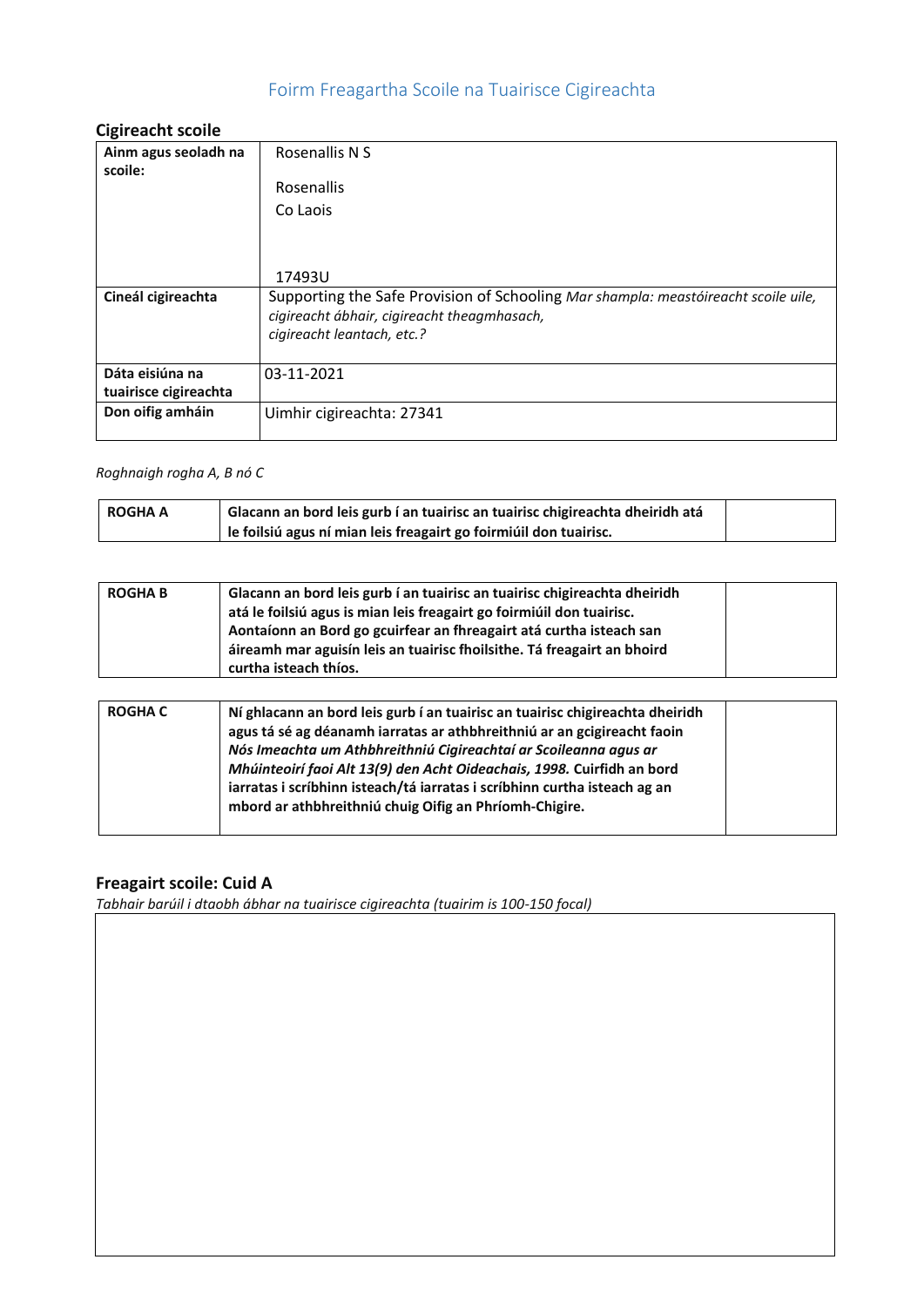# **Freagairt scoile: Cuid B**

*Luaigh na bearta atá déanta ag an scoil nó a bhfuil ar intinn aici iad a dhéanamh chun aghaidh a thabhairt ar gach ceann de na moltaí sa tuairisc (tuairim is 350-400 focal)*

# **Síniú**

| Cathaoirleach, an Bord   Ainm i gcló:<br>Bainistíochta |        |
|--------------------------------------------------------|--------|
|                                                        | Síniú: |
|                                                        | Dáta:  |

Ní mór an fhoirm seo a bheith sínithe ag cathaoirleach bhord bainistíochta na scoile. I gcás scoile atá ag feidhmiú faoi choimirce Bord Oideachais agus Oiliúna, ní mór an fhoirm a bheith comhlánaithe ag cathaoirleach an bhoird bhainistíochta i gcomhairle le Príomhfheidhmeannach (nó oifigeach ainmnithe) an Bhoird Oideachais agus Oiliúna. Ní mór an fhoirm a chur ar ais chuig Rúnaíocht na Cigireachta laistigh de dheich lá scoile ó dháta eisiúna na tuairisce deiridh le haghaidh freagairt scoile.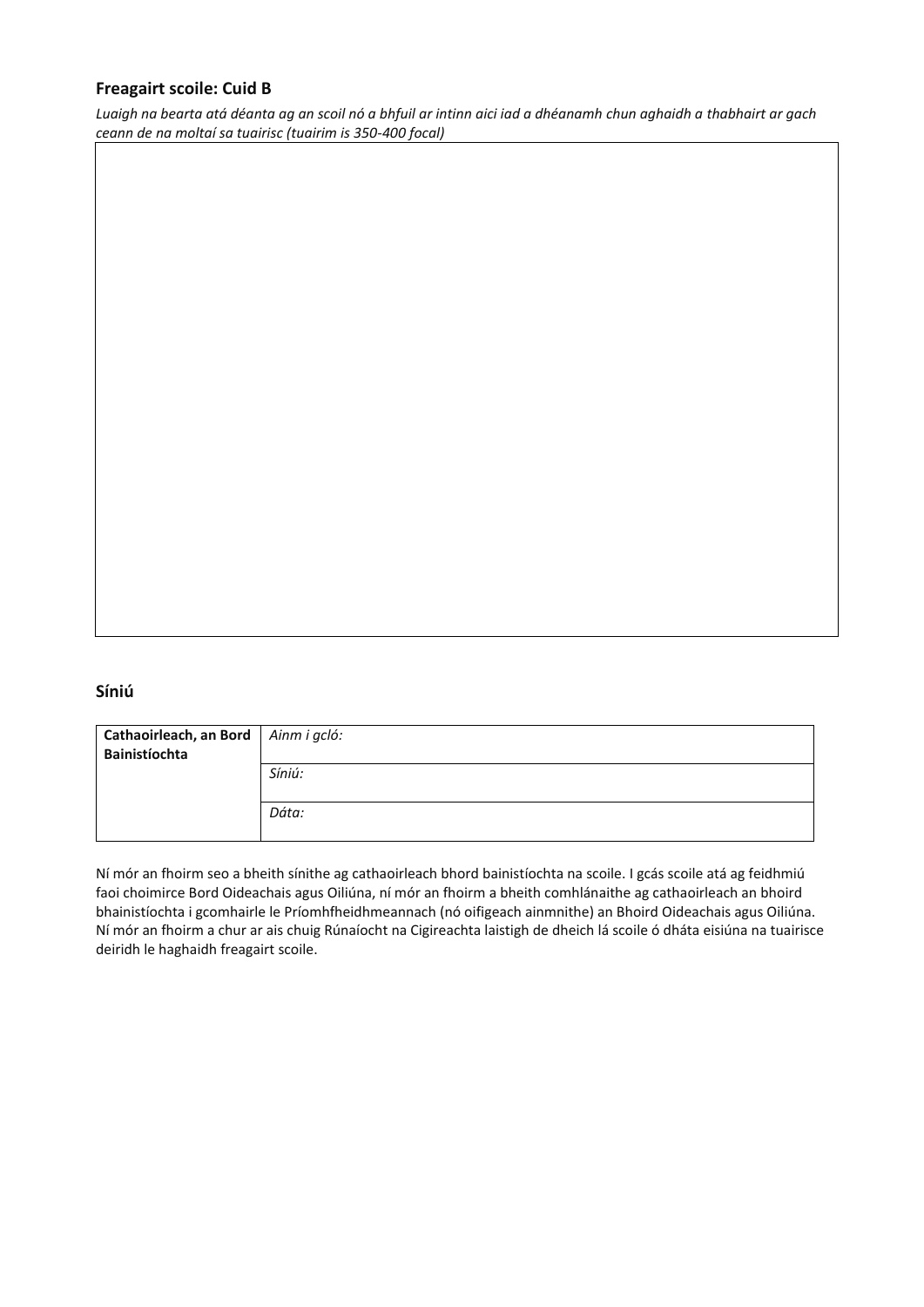**An Roinn Oideachais Department of Education**

# **Ag Tacú le Soláthar Sábháilte na Scolaíochta Supporting the Safe Provision of Schooling**

| Ainm na scoile /<br><b>School name</b>       | Rosenallis N S         |
|----------------------------------------------|------------------------|
| Seoladh na scoile /<br><b>School address</b> | Rosenallis<br>Co Laois |
| Uimhir rolla /<br><b>Roll number</b>         | 17493U                 |

# **Dáta na Cuairte:**

# **Date of Visit: 05-10-2021**



An Roinn Oideachais<br>Department of Education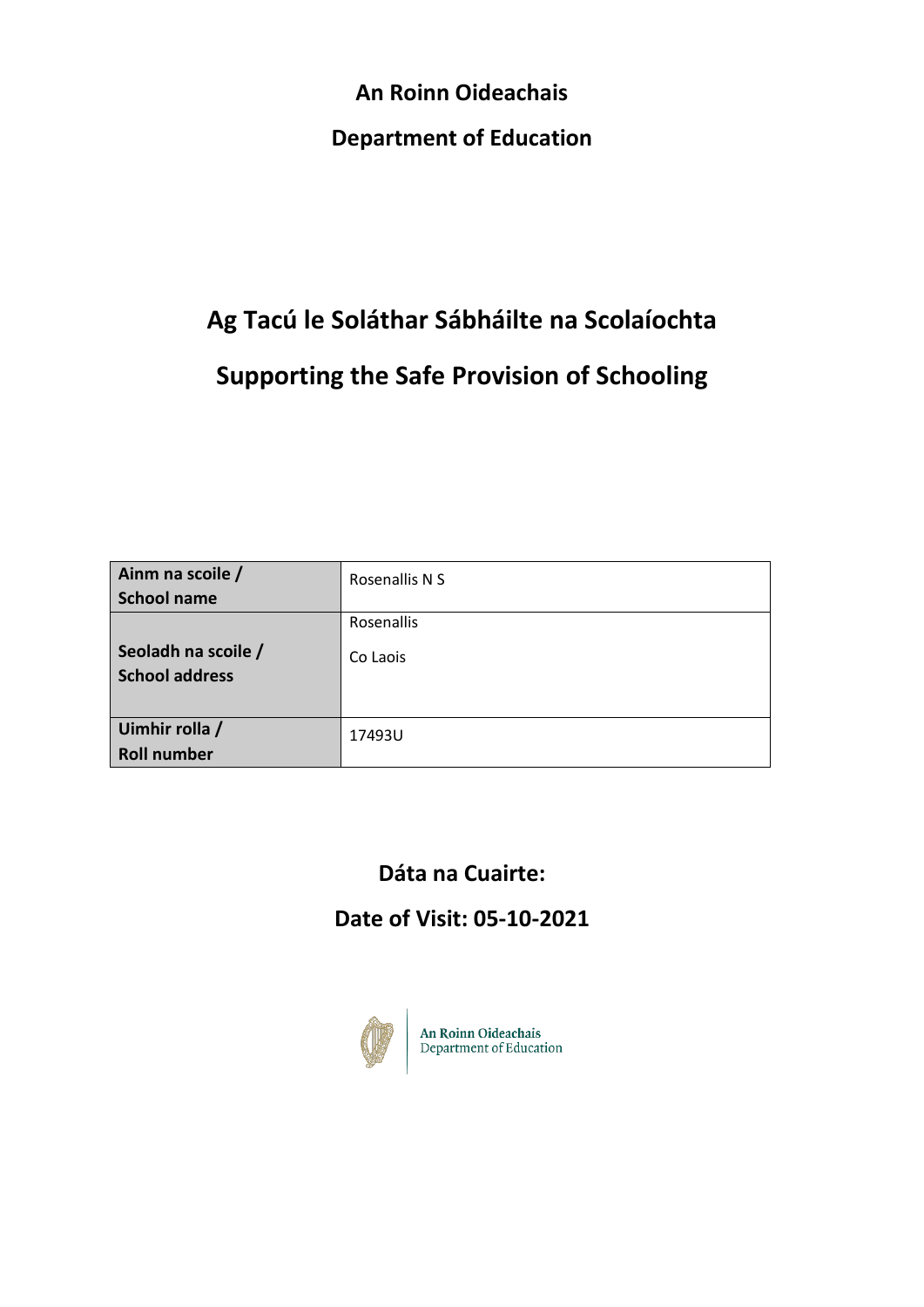# **WHAT IS A SUPPORTING THE SAFE PROVISION OF SCHOOLING (SSPS) REPORT?**

The safe and sustainable provision of schooling in the context of the current public health pandemic is an important national priority. Ensuring that schools are safe learning and working environments for all is vital and the detailed guidance issued by the Department of Education (DE) to all schools and settings is designed to support the ongoing provision of schooling. The guidance provides key messages to minimise the risk of COVID–19 for staff, learners, families and the wider community while recognising the importance of the safe and sustainable provision of schooling for the health and wellbeing of students and of society as a whole.

The Inspectorate carries out a programme of SSPS visits to schools and centres for education in order to provide an assurance to the public that the Department's guidelines are being implemented and to support schools in implementing them.

An SSPS report is a report that is published following an SSPS visit.

### **DURING AN SSPS VISIT THE INSPECTOR:**

| Engages with:                                                                              | Reviews:                                                                                                                                                                                  |
|--------------------------------------------------------------------------------------------|-------------------------------------------------------------------------------------------------------------------------------------------------------------------------------------------|
| Principal<br>Lead Worker Representative(s)<br>Selection of staff members                   | <b>COVID-19 Policy Statement</b><br>٠<br>School's risk assessment to see that<br>$\bullet$<br>Covid-19 is added as a risk<br>School's arrangements for signing in<br>$\bullet$<br>and out |
| Observes:                                                                                  | Conducts:                                                                                                                                                                                 |
| Physical distancing arrangements<br>COVID-19 signage<br>Sanitising units<br>Isolation area | Level 1 Child Protection Checks<br>$\bullet$                                                                                                                                              |

### **HOW TO READ THIS REPORT**

The checks conducted during this inspection are based on the COVID – 19 Response Plan for the safe and sustainable reopening of schools. The checks are grouped into four main areas:

- 1. Planning
- 2. Appointment of a Lead Worker Representative (LWR)
- 3. Provision of staff training
- 4. Implementation of control measures

Each main area has a number of checks; these are the specific actions that a school should take in relation to each area.

When the inspector determines that the school has not fully implemented one of the checks, the report provides some additional comment on the check. It also advises on actions that the school should take in order to fully implement the guidance provided.

The report also indicates whether or not the school met the requirements in relation to the three child protection checks conducted during the visit.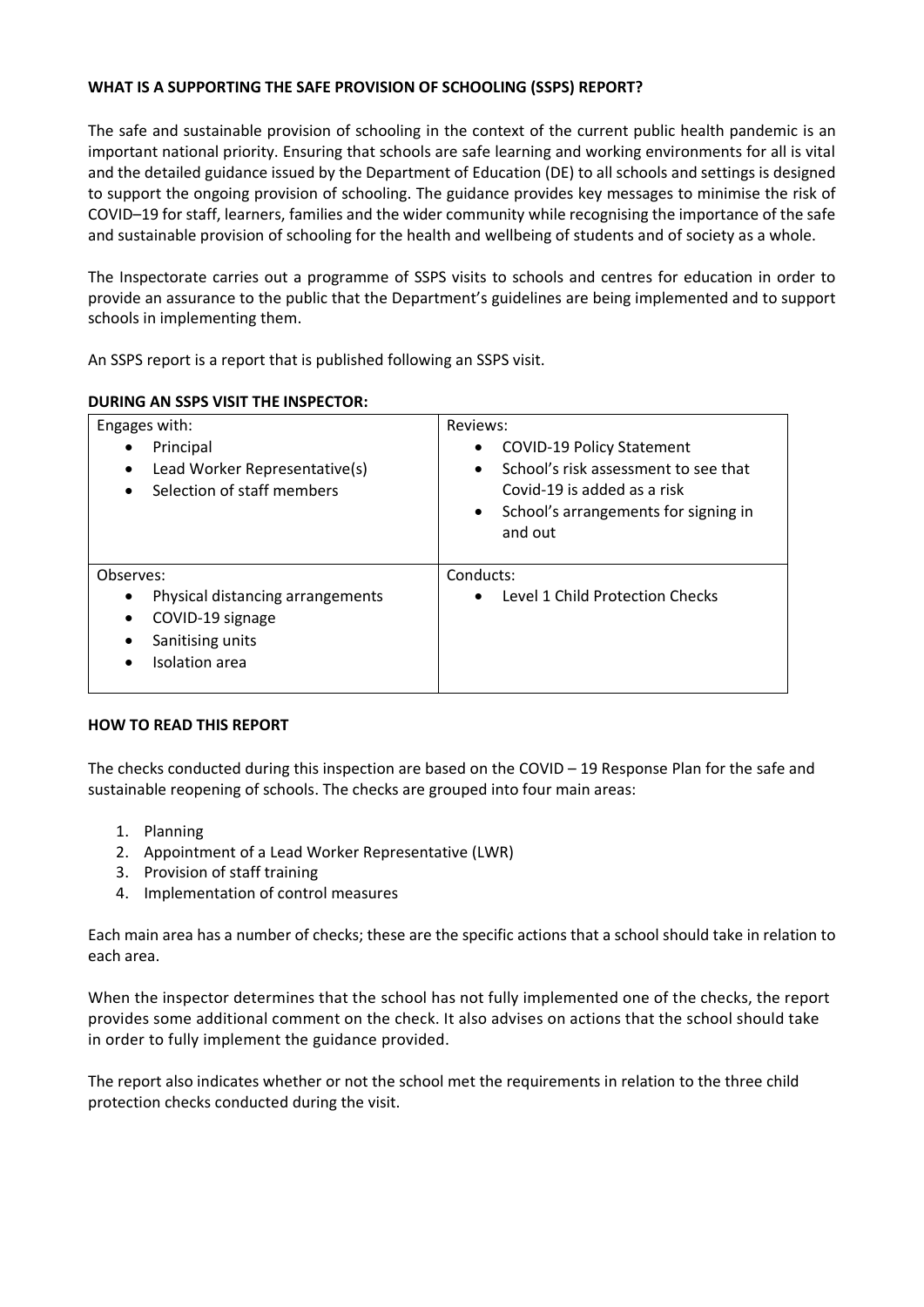A *Guide to Supporting the Safe Provision of Schooling (SSPS)* is published on the website of the Department of Education and can be accessed here. This guide details how SSPS visits are carried out and also provides the full framework used by inspectors during the visits.

# **CHILD PROTECTION**

During the visit, the following checks in relation to the school's child protection procedures were conducted:

- 1. The name of the DLP and the Child Safeguarding Statement are prominently displayed near the main entrance to the school.
- 2. The Child Safeguarding Statement has been ratified by the board and includes an annual review and a risk assessment.
- 3. All teachers visited reported that they have read the Child Safeguarding Statement and that they are aware of their responsibilities as mandated persons.

The school has met the requirements in relation to each of the checks above.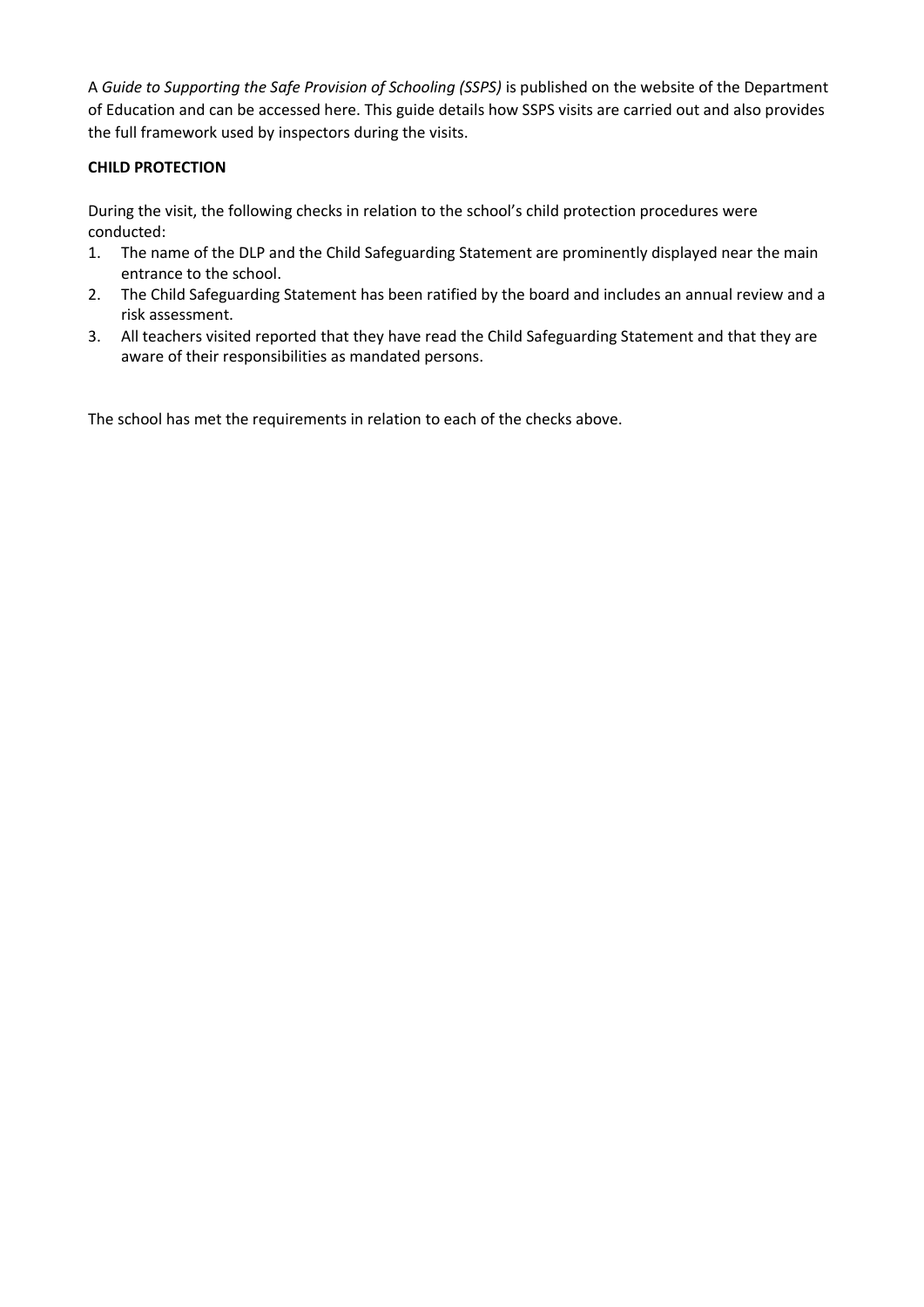| <b>AREA 1: PLANNING</b> |                                                                                                                                                                                                                             |            |
|-------------------------|-----------------------------------------------------------------------------------------------------------------------------------------------------------------------------------------------------------------------------|------------|
| 1.                      | The school has a COVID-19 policy in place                                                                                                                                                                                   | <b>Yes</b> |
| 1a.                     | The policy contains, at a minimum, the commitments set out in Appendix 1 of the<br>COVID-19 Response Plan for the safe and sustainable opening of schools                                                                   | Yes        |
| 1 <sub>b</sub>          | There is evidence that the policy was shared with staff, pupils/students and parents                                                                                                                                        | Yes        |
| 1c.                     | The school principal and Lead Worker Representative (LWR) confirm that they are<br>familiar with the revised COVID-19 Response Plan for the safe and sustainable<br>operation of Post-Primary / Primary and Special Schools | Yes        |
| $\mathbf{2}$            | The school has updated its health and safety risk assessment to identify the<br>hazards and outlining the relevant control measures associated with COVID-<br>19                                                            | <b>Yes</b> |
| 2a.                     | The school's risk assessment includes COVID-19 as a risk and identifies associated<br>control measures                                                                                                                      | Yes        |

# **AREA 2: APPOINTMENT OF A LEAD WORKER REPRESENTATIVE**

| З.  | The school has appointed a Lead Worker Representative                                                                                                                                                          | <b>Yes</b> |
|-----|----------------------------------------------------------------------------------------------------------------------------------------------------------------------------------------------------------------|------------|
| Зα. | The name of LWR(s) is available                                                                                                                                                                                | Yes        |
| 3b. | The members of school staff that were spoken to during the visit were aware of the<br>identity of the LWR                                                                                                      | Yes        |
| 3с. | A discussion with LWR(s) shows that he/she is aware of the role and responsibilities of<br>a LWR(s) as outlined in Appendix 8 of the COVID-19 Response Plan for the safe and<br>sustainable opening of schools | Yes        |
| 3d. | The LWR(s) confirms that he/she has completed training for LWRs                                                                                                                                                | Yes        |
| 3е. | The LWR confirmed that (s)he receives protected time, in line with DE guidelines, to<br>enable them to carry out their duties in that role                                                                     | Yes        |

| <b>AREA 3: PROVISION FOR STAFF TRAINING</b> |                                                                                                                        |            |
|---------------------------------------------|------------------------------------------------------------------------------------------------------------------------|------------|
| 4.                                          | The school has ensured that staff have reviewed the training materials                                                 | <b>Yes</b> |
|                                             | provided by the Department of Education                                                                                |            |
| 4α.                                         | The members of school staff that were spoken to during the visit confirm that they<br>have completed relevant training | Yes        |
| 5.                                          | All staff have completed a Return to Work (RTW) form                                                                   | <b>Yes</b> |
| 5a.                                         | The principal confirmed that all staff have completed a RTW form                                                       | Yes        |
| 5b.                                         | The members of school staff that were spoken to during the visit confirmed that they<br>completed a RTW form           | Yes        |

| <b>AREA 4: CONTROL MEASURES</b> |                                                                                                                                                                                                            |            |
|---------------------------------|------------------------------------------------------------------------------------------------------------------------------------------------------------------------------------------------------------|------------|
| 6.                              | The school has procedures in place for dealing with a suspected case of<br>COVID-19 in line with the COVID-19 Response Plan for the safe and<br>sustainable opening of schools                             | <b>Yes</b> |
| 6a.                             | The school principal and the LWR are aware of the procedures for dealing with a<br>suspected case                                                                                                          | Yes        |
| 6b.                             | An isolation area is ready                                                                                                                                                                                 | Yes        |
| 6c.                             | Contact telephone numbers for parents are available                                                                                                                                                        | Yes        |
| 6d.                             | The school has a supply of PPE available                                                                                                                                                                   | Yes        |
| 7.                              | The school has displayed posters and other signage to prevent introduction<br>and spread of COVID-19                                                                                                       | <b>Yes</b> |
| 7a.                             | There is visual evidence of posters and signage throughout the school                                                                                                                                      | Yes        |
| 8.                              | The school has made changes to the school and classroom layout to support<br>physical distancing and to facilitate ongoing cleaning of the school in line<br>with section 5.4 of the Department guidelines | <b>Yes</b> |